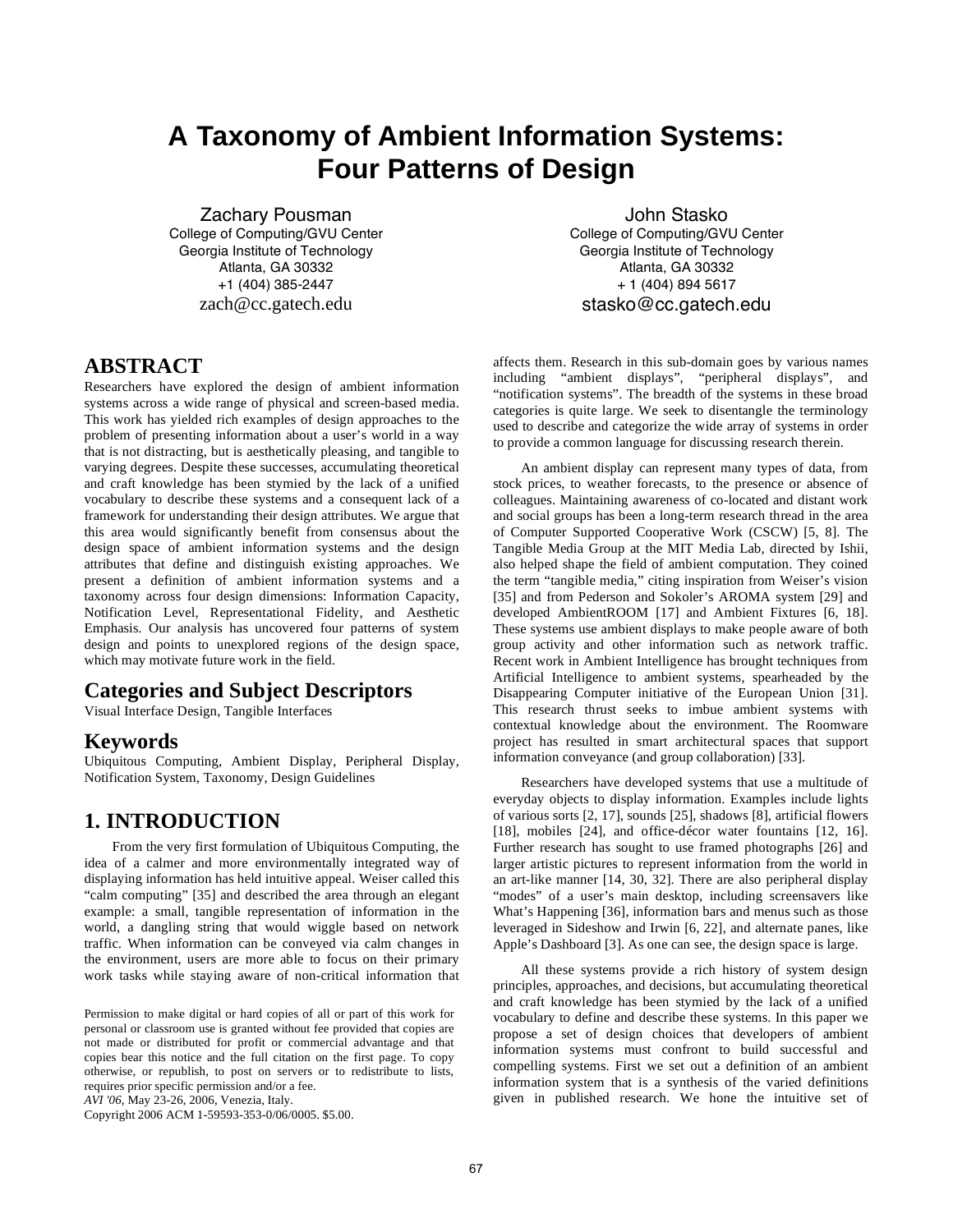characteristics that distinguish ambient systems from other ubiquitous computing research systems. Next, we propose a set of design dimensions for ambient information systems. The four dimensions of system design elucidate the main decisions one confronts when designing an effective ambient system. Finally, we explore the clusters across dimensions to uncover four coherent combinations of system designs, which work as design patterns for the field. The results also identify new ways of combining the design attributes to explore new possibilities for ambient information systems.

# **2. AMBIENT INFORMATION SYSTEMS**

Many different terms have been used to describe the types of systems we discuss in this paper. Three of the most commonly used terms are "ambient display," "peripheral display," and "notification system." But how does one differentiate these terms? Based on general understandings, we claim that:

- all ambient displays are peripheral displays,
- some notification systems are peripheral displays (some notification systems are not peripheral but are instead the object of focused work and attention)

The words of researchers themselves likely best explain their conceptions of the systems that they have built. Below, we present germane definitional quotes.

- Ishii *et al*: "[**In Ambient Displays**] information is moved off the screen into the physical environment, manifesting itself as subtle changes in form, movement, sound, color, smell, temperature, or light. Ambient displays are well suited as a means to keep users aware of people or general states of large systems, like network traffic and weather." [17]
- Matthews *et al*: **Peripheral displays**, then, are displays that show information that a person is aware of, but not focused on. [24]
- Matthews *et al*: "**Ambient displays** might be defined as those that are "minimally attended" (e.g. just salient enough for conscious perception) while **alerting displays** are "maximally divided" (e.g. slightly less salient than focal tasks). [24]
- Stasko *et al*: **Ambient displays** typically communicate just one, or perhaps a few at the most, pieces of information and the aesthetics and visual appeal of the display is often paramount. **Peripheral displays** refer to systems that are out of a person's primary focus of attention and may communicate one or more pieces of information." [32]
- Mankoff *et al*: "**Ambient displays** are abstract and aesthetic peripheral displays portraying non-critical information on the periphery of a user's attention… They generally support monitoring of non-critical information." "**Ambient displays** have the ambitious goal of presenting information without distracting or burdening the user." [20]
- Rounding and Greenberg: "The [notification collage] is designed to present info[rmation] as lightweight and **peripheral** objects. It does not demand the full attention of its users: rather it can be attended to in passing, where people collaborate should the need or desire arise." [14]
- McCrickard *et al*: "Often implemented as ubiquitous systems or within a small portion of the traditional desktop, **notification systems** typically deliver information of interest in a parallel, multitasking approach, extraneous or supplemental to a user's attention priority." [21]

• McCrickard *et al*: **Notification systems** are defined as interfaces that are typically used in a divided-attention, multitasking situation, attempting to deliver current, valued information through a variety of platforms and modes in an efficient and effective manner [21].

The easiest way to explain the differences between systems is to look at the design motivations that informed them. Ambient displays are those that have pointed aesthetic goals and present a very small number of information elements. These systems are a proper subset of peripheral displays, which can appear either in the environment or on secondary or even primary computer displays. Notification systems' design motivation results from divided attention situations. As such, they can be equal to a primary work task in their attentional needs or be secondary. When notification systems are designed to be secondary to a primary task, the systems are appropriately defined as peripheral.

In this paper, we propose the term *ambient information system* as the unit of study and define the behavioral characteristics of such as systems as follows:

- Display information that is **important but not critical**.
- Can **move from the periphery to the focus of attention** and back again.
- Focus on the **tangible**; representations **in the environment**.
- **Provide subtle changes** to reflect updates in information (should not be distracting).
- **Are aesthetically pleasing** and environmentally appropriate.

#### **3. PREVIOUS TAXONOMIES**

A small number of research papers that describe ambient information systems also include extended discussions of the design dimensions that motivate and contextualize their work. The authors provide dimensions to compare and contrast their systems to others in order to explain their design rationales.

Matthews *et al* use the dimensions **notification level, transition,** and **abstraction** to characterize systems in this space [24]. They developed the Peripheral Display Toolkit [23] that helps people to develop ambient information displays more easily. Their concept of notification level means the relative importance of a particular data stream. Transitions are the programmatic changes to the display, based on the data. Transitions include fading, scrolling, or animation effects. They define abstraction as the mapping that takes a piece of numerical or ordinal data and turns it into something that the ambient display can use, something "more easily interpreted with less [user] attention."

Matthews et al segregate notification level into five levels: *Ignore, Change Blind, Make Aware, Interrupt,* and *Demand Attention*. The gradations run from low, a system ignoring the change in the data, to high, a system demanding attention in a way that must also be explicitly dismissed. They propose categories of transition: *interrupt*, *make aware*, and *change blind*. Finally, they bifurcate abstraction into *feature abstraction* or *degradation.*

McCrickard *et al* introduce a different set of three dimensions to classify notification systems: **interruption, reaction,** and **comprehension** [21]. Interruption is defined psychologically, similar to Matthews' notion, "as an event prompting transition and reallocation of attention focus from a [primary] task to the notification." Reaction is defined as the rapid response to a given stimulus, while comprehension is the long-term notion of remembering and sense-making.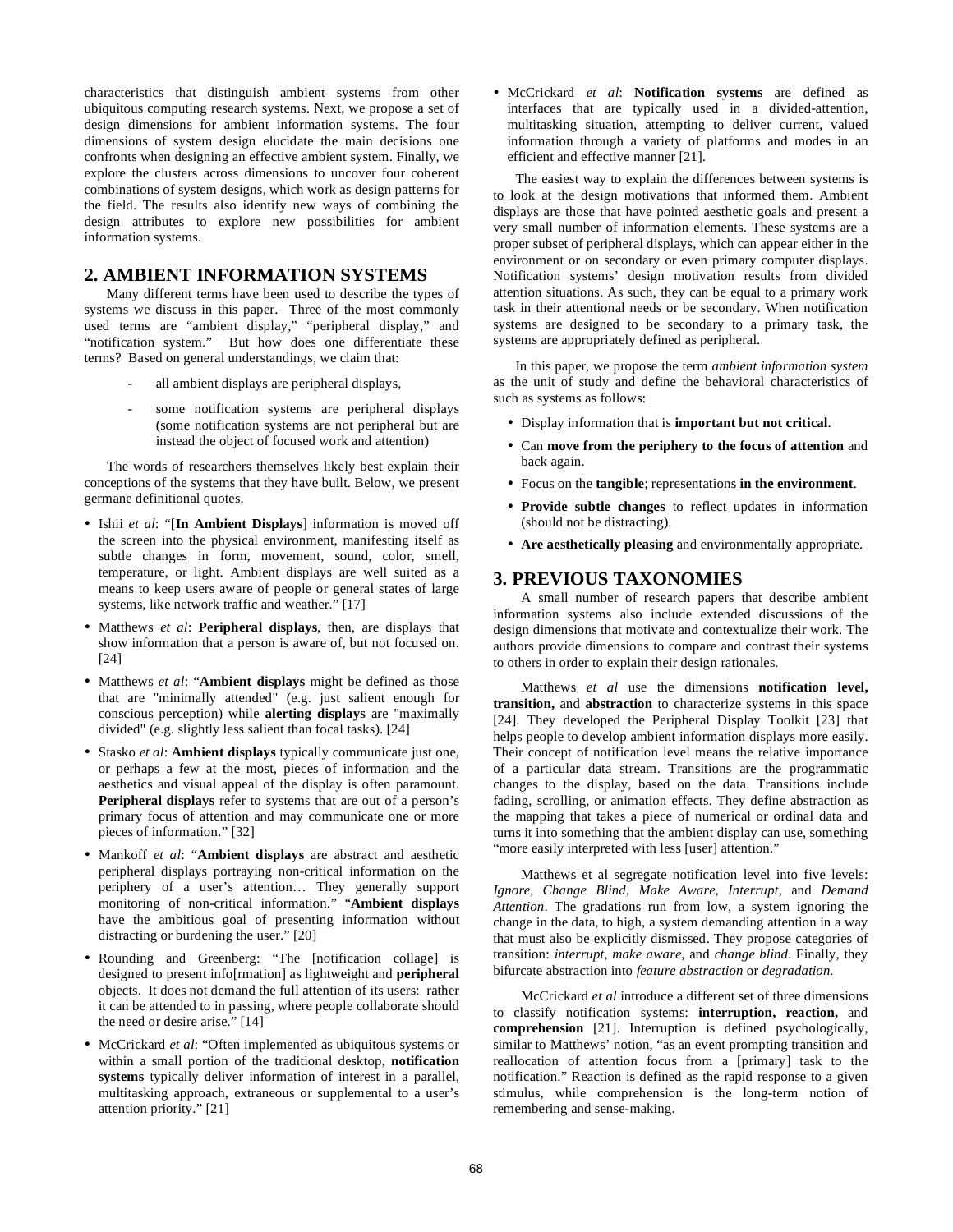McCrickard *et al* then plot the design space as a 3-tuple of interaction, reaction, and comprehension (IRC). Each dimension is assigned a rating of high (1) or low (0), creating models like 0-1-0. They label these models with meaningful names like "Ambient Media, 0-0-1" "Indicator, 0-1-0" and "Critical Activity Monitor, 1-1-1." Eight models serve as the corners of a design space. The resulting space, it should be noted, is larger than the design space of ambient information systems as we discuss in this paper because it contains games, secondary displays, and critical activity monitors (which by our definition, are notification systems that are not also peripheral systems). McCrickard also classifies a set of 14 extant systems in the design space on the three dimensions.

Both of these taxonomies deal thoroughly with interruption and detail some of the criteria for categorizing systems along this design dimension. We extend this analysis to other dimensions of data representation, flexibility, and aesthetics. This more holistic view points out design trade-offs between aesthetic emphasis and and flexibility, and between a system's information display style and display capacity.

Mankoff *et al* proposed a set of heuristics for evaluating ambient systems [20], which may also assist system builders. The heuristics attempt to give guidance for the formative evaluation of ambient systems, but they also can be viewed as high-level design guidelines, such as *"The display should be designed to give 'just enough' information. Too much information cramps the display, and too little makes the display less useful."*

# **4. DESIGN DIMENSIONS OF AMBIENT SYSTEMS**

Designers of ambient information systems make decisions about how much information to display, what specific aspects to depict, and how exactly to display it, transparently or abstractly, on a monitor or via a decorative sculpture. We present four design dimensions that capture the space of ambient information systems. The dimensions can be thought of as design choices or design questions that system builders must answer. The dimensions are:

- **information capacity**
- **notification level**
- **representational fidelity**
- **aesthetic emphasis**

We rank 19 research systems and three consumer ambient information systems on each of the four axes. Each axis is divided into 5 bands, from low to high. We place systems into groups based on information from published conference and journal proceedings, including images and videos of systems in use if available. The 19 systems we chose are not intended to be an exhaustive list of all ambient information systems in the research literature. The 19 systems are representative of the breadth of the field and we feel that attempting an exhaustive list, while amplifying completeness, would not significantly alter the design dimensions.

Research systems that we analyzed include: Bus Mobile [24], Dangling String [35], Digital Family Portrait [26], InfoCanvas [33], Informative Art [30], Information Percolator [16], Irwin [22], Kandinsky [11], Kiumra [19], Lumitouch [5], Notification Collage [14], Scope [34], Sideshow [7], Table Fountain [12], Water Lamp [8], and What's Happening [36]. We include three consumer

systems that fit our definition of ambient information systems, Ambient Devices Ambient Orb [2], the My Yahoo! web portal [27] and Apple's Dashboard [3].

Figure 1 shows the four dimensions for our analysis, and each of the 19 systems placed into a group along each. Thin colored lines trace the rankings of systems on each axis, similar to a parallel coordinates plot. Each axis has values that range from low to high through five grades. The dimensions of notification level and representational fidelity have more descriptive axis labels that will be explained in detail below.

#### **4.1 Information Capacity**

Ambient information systems are created to convey information to users—information that typically is important to a user's sense of wellbeing and general awareness, but not critical to their work or personal life. Information capacity represents the number of discrete information sources that a system can represent. Some systems are capable of displaying a single piece of data such as the current price of a stock index. Others can display the value of 20 (or more) different information elements on one screen. We rank systems from "Low" to "High" on this design dimension.

Information elements are discrete information "nuggets". For example, if a system monitors campus shuttle buses, each bus is a single nugget. If the system can represent both the time to a location and a direction of travel, then there are two nuggets of information for each bus that is monitored.

Information capacity makes visible the design trade-off between space and time. A designer can increase the information capacity of a display by increasing the space for information to be presented or by creating a display that transitions through a set of views over time. If a system is designed with multiple views or uses scrolling, we rank it in the top tier, since the number of pieces of information that it could display is arbitrarily large.

A further caveat about information capacity is necessary. Some of the analyzed systems such as InfoCanvas, Sideshow, and Dashboard are user-configured and user-customizable. This means that these and other systems could potentially be made to display hundreds of elements. Instead of attempting to calculate a theoretical maximum throughput for the display in these cases, we use the system designer's naturalistic portrayal in their published work to determine the "everyday maximum." Each of these systems is also in the top tier of information capacity.

The design dimension of information capacity has a barbell distribution. Five of the 19 systems display a single information element and are ranked "Low". Conversely, there are eight systems that display from ten to 20 information elements, with some systems having the potential to display more and these are ranked "High." Only a few systems take a middle-ground approach, attempting to display a small number (from two to ten) of information elements.

The systems with low ratings on the attribute of information conveyance are those that are physical displays. Fountains, glowing lights, and office-decoration sculptures afford designers only so much flexibility for changes.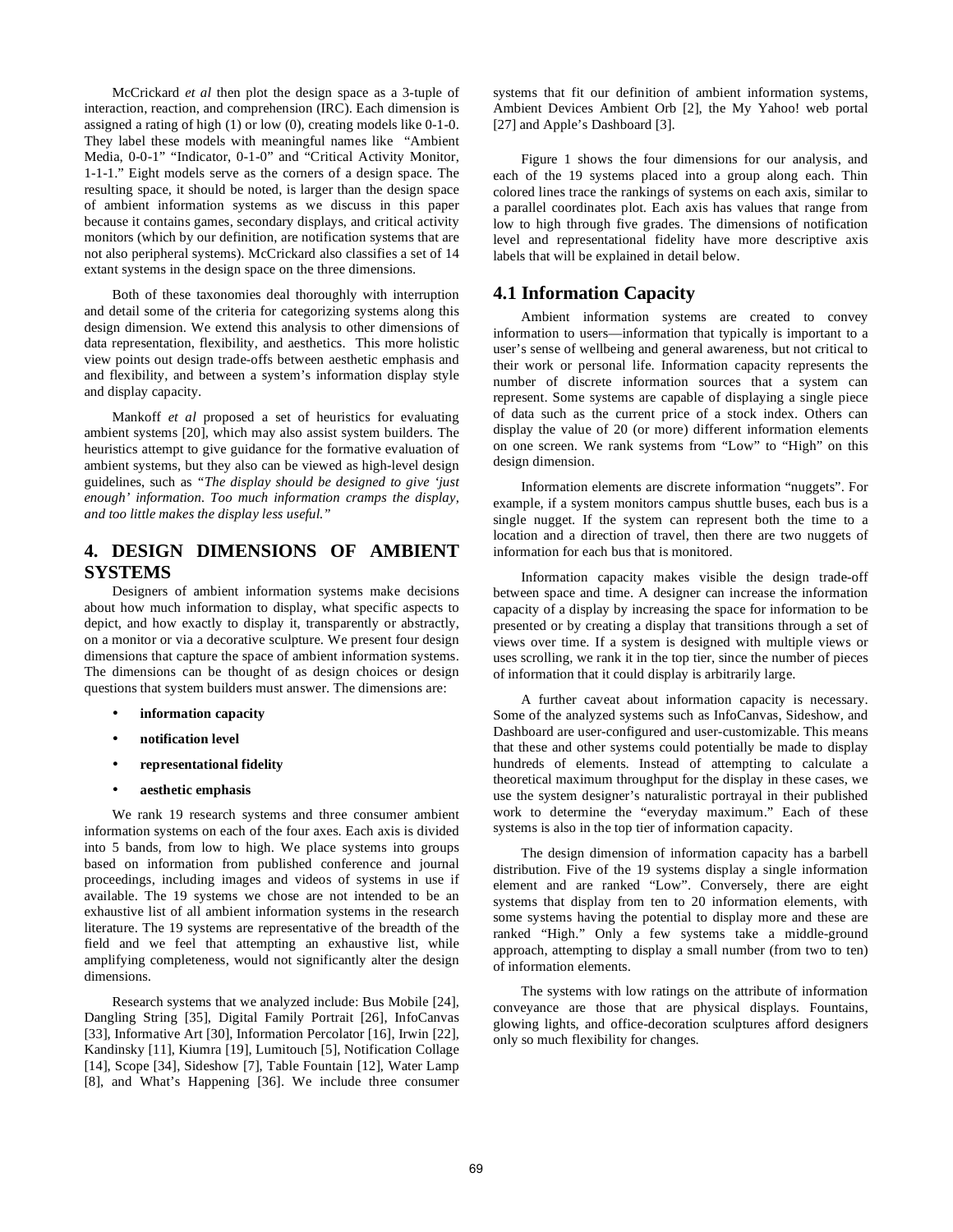

#### Figure 1: Parallel Coordinate plot of 19 existing ambient information systems across four design dimensions. Colored lines trace each system's ranking along the design dimensions. Different colors are used to denote groups of systems which are similar as **explained more fully in Section 5.**

Since the number of changes possible is small, the total number of information nuggets that can be represented is correspondingly small. The systems with high information conveyance are those that are presented on LCD screens. The systems that run at full screen (instead of as a small section of a focused main monitor) are ranked the highest.

# **4.2 Notification Level**

Notification level is the degree to which system alerts are meant to interrupt a user. Notification level is a design attribute that is present in the two taxonomies of ambient and peripheral information systems we reviewed earlier. Matthews *et al* subdivides notification level into five categories: *ignore, change blind, make aware, interrupt,* and *demand attention*. For our analysis we adopt those categories but replace the lowest level of system alert function, *ignore* (a degenerate case) with *user poll*. Systems such as Apple Dashboard and My Yahoo! do not always appear in a user's environment and must be explicitly called to the fore.

Notification level can be thought of as the "ambience" of the systems in question. Some systems in the ambient space are quiet, and afford opportunistic glances to the information, while others provide more strident alerts by blinking, flashing, beeping, or even opening dialog windows. Systems that provide unobtrusive change blind or make aware notifications to the user are at the core of the ambient information system design space. Systems that *interrupt* users with alarms or that *demand attention* (by launching system dialog windows) are not subtle, so are further from the core concept of ambient information systems, though, as Matthews *et al* argues, the smooth transition from more subtle to more jarring is an interesting design direction for ambient system designers.

Notification level is the designer-intended level of alert. We do not take pains to distinguish between systems that are proven to be "change blind" through user experimentation versus those that merely claim change blindness. We remain agnostic here about the techniques used for ensuring subtlety including slow animation, scrolling, and fading (these implementation details are at a lower level of design rationale). Once the decision has been made to produce a system with *change blind* transitions, the designer must then produce system transitions that meet the goal in the specifics of the system. Our analysis focuses on the high level decision on the part of the designer or design team.

The distribution of systems here shows a good fit to our definition of ambient information systems. It is apparent that most ambient information systems adhere to the central notion of subtle visual or representational changes. The vast majority of ambient information systems fall into the *change blind* and *make aware* transition categories (somewhat low and medium). Few systems are designed to interrupt users or demand attention.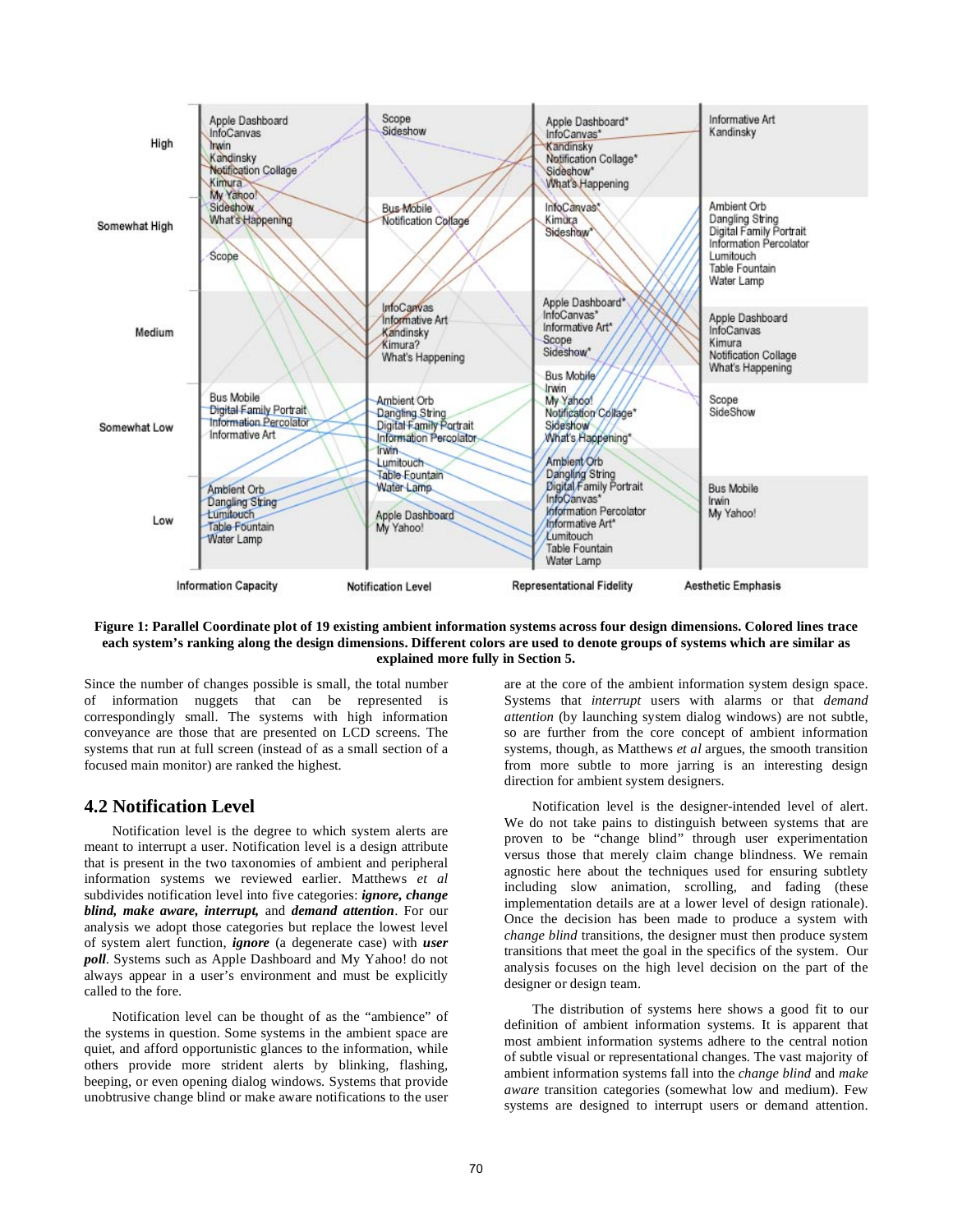Two that do however are Scope and Sideshow. Note that most systems that are physical displays do not have make-aware or interruption-level alerts, much less demand attention alerts. The Bus Mobile does enable make-aware transitions, when, for example, the last bus of the day approaches.

### **4.3 Representational Fidelity**

Representational fidelity describes a system's display components and how the data from the world is encoded into patterns, pictures, words, or sounds. Some systems reproduce the information being monitored in a very direct way, while others are much more abstract in their representation. Matthews *et al*'s taxonomy characterizes this design choice as *abstraction*, but only distinguishes two sub-types, feature degradation and feature abstraction. We consider this design dimension to be rich and complex, so we will try to tease apart the many different types of abstraction that appear in ambient information systems.

Representational fidelity can be described in the language of *Semiotics*, the branch of Philosophy that deals with signs, sign systems (such as natural languages) and their meanings. As such it has an accepted vocabulary for the elements of a symbolic representation. Semiotics can help analyze the way that particular signifiers—words, pictures, sounds, and other things—stand for the things they represent.

A semiotic **sign** is made up of three parts [28]. The object is called the **signified**; it is the physical thing or idea that the sign stands for. The **signifier** is the representation of the object, which could be a word, a picture, or a a sound. The **sense** is the understanding that an observer gets from seeing or experiencing either the signified or its signifier. The signifier and the signified need not have any direct relationship. However, both the signified and the signifier create the same sense in the head of an observer; seeing a log aflame and seeing the word "fire" create the same meaning for a person.

Ambient information systems, in the vocabulary of semiotics, contain one or more signs. Each sign has its object, information in the world, and its representation, the lights, pictures, or sounds used to signify that information. Many ambient information systems contain multiple signs—each picture element standing for a different piece of information.

The theory of Semiotics also helps to explain the notion that some signs are transparent, easily understood, while others are metaphorical and still others are abstract. Signs can be **symbolic**, **iconic**, or **indexical**. Symbolic signs are those that are completely arbitrary. For example languages are arbitrary, for the word *"bachelor"* has no more natural relation to an unmarried man than does the word *"foobar."* Symbolic signs are those signs for which a code, or rule-following convention, is required to understand. Language characters and numbers are all symbolic, as are abstract visual representations (the color red standing for "danger"). Iconic signs are those signs that have an intermediate degree of transparency to the signified object. Iconic signs include metaphors as well as doodles, drawings, and caricatures. Icons represent their objects by having some similarity or resemblance to the object or to an essential aspects of the object. Indexical signs are those that are directly connected to the signified. Examples include measuring instruments, maps, and photographs.

We have subdivided the three main categories of representational fidelity to distinguish between ambient information systems. We propose five groups, ranked from indexical (high) to symbolic (low):

- INDEXICAL: measuring instruments, maps, photographs
- ICONIC: drawings, doodles, caricatures
- ICONIC: Metaphors
- **SYMBOLIC:** language symbols (letters and numbers)
- SYMBOLIC: abstract symbols

Some ambient information systems have displays that do not afford representational flexibility, because of the constraints of the display. For example, the LiveWire system and the Ambient Orb cannot represent language symbols, nor can they convey indexical forms like photographs. However, some flexibility is present. The systems might map information in an arbitrary way, remaining fully abstract (representing stock increases with the color green and losses with the color red), or it could map information more metaphorically, as would be the case if LiveWire were connected to information from a seismograph or ocean tides. As one can see, the question concerning representational flexibility requires one to consider both the display and the information that is displayed.

The InfoCanvas is a very flexible system when considering representational fidelity. The InfoCanvas uses all five types of representational fidelity. It uses abstract symbols, such as the color red standing for traffic being stopped, metaphors, like a cartoon drawing of a cloud representing cloudy conditions, and also photographs and words of news stories, which are fully indexical. We show this ability for a system to straddle multiple representational forms by duplicating the system in each category and noting them with an asterisk (see Figure 1). Systems which are designed to represent information at multiple levels of fidelity are: Apple's Dashboard, InfoCanvas, Informative Art, Notification Collage, Sideshow, and What's Happening. In these cases, we draw the parallel coordinate plot to the top-most tier of representational fidelity for each system.

The majority of systems however, only afford a single level of representational fidelity. Many of the sculptural displays only afford symbolic, that is abstract, representations, while a smaller number afford text and photographic representations.

## **4.4 Aesthetic Emphasis**

The final dimension concerns the relative importance of the aesthetics of the display. Some system designers seek to build displays and artifacts with sculptural or artistic conventions. For these systems, being visually pleasing is a primary objective. Others however place relatively little focus on aesthetics and typically focus more on information communication ability. Since aesthetic judgment is at its core a subjective phenomenon, we do not judge systems on their relative artistic merits. Instead we attempt to rank ambient information systems by our perception of the importance given to aesthetics. There is often a tradeoff made between communication capacity, representational fidelity, and aesthetics, a relationship that we explore in this section.

Ambient information systems are intended to be visible; positioned on a shelf, hung on the wall, or placed as a small sculpture on a desk, the systems are seen not just by a user, but also by co-workers, colleagues, or family members. There are a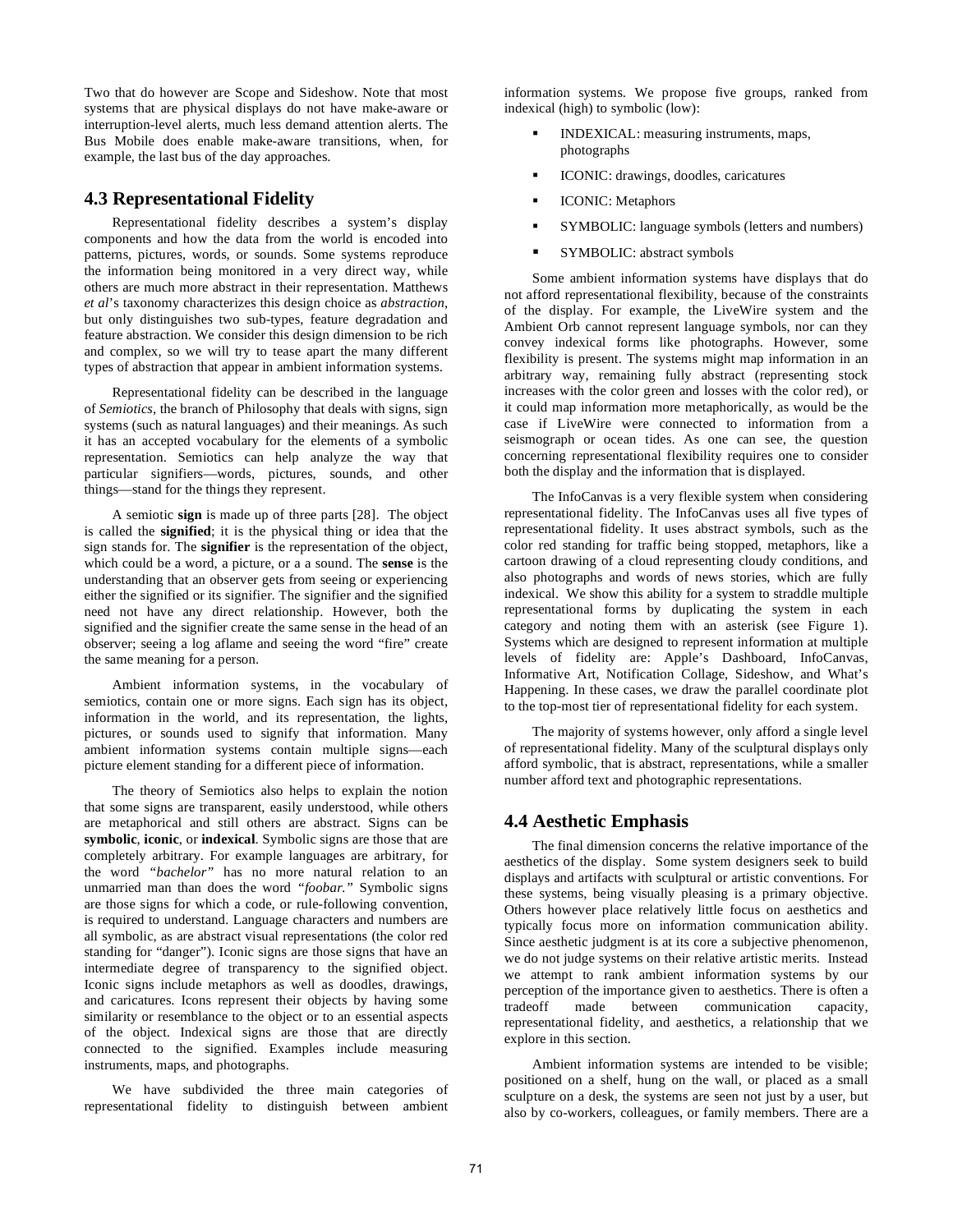multitude of approaches when it comes to building aesthetically pleasing devices. One approach is to build systems that mirror existing artworks by a particular artist, as is the case in Kandinsky and Informative Art. A second approach is to design a display that is representative of a particular style or art movement. InfoCanvas, through its use of themes, allows the display to take on characteristics of Asian water-color paintings, for example.

We rank systems on the design dimension of aesthetic emphasis as low, somewhat low, medium, somewhat high and high. Note again that we are not assessing the degree to which the systems are successful as art. We are providing a subjective measure of how much the system designers focused on aesthetics and how much they emphasized aesthetic considerations in their research and design decisions.

Most systems that we analyzed had medium or somewhat high degrees of aesthetic emphasis (12 of 19). The decisions of designers to strive for visually pleasing displays is most clear in the cases where the display is intended to leverage the work of existing artists. The physical ambient information displays are often sculptural in their design decisions. They attempt to set themselves off from the rest of the environment, often on pedestals or stands. Their capability to display much information (information capacity) is often limited by their design clarity and austerity. We consider this design trade-off in the next section.

Systems that we ranked at the middle of the spectrum of aesthetic emphasis are those which are not intended by their designers to be art worthy of contemplation as art objects. But they are explicitly intended to be viewed as calm pleasing objects and displays. Apple's Dashboard widgets have a clean design sense about them, as does Kimura, What's Happening and the Information Percolator. The systems that are ranked low on aesthetic emphasis are Scope, Sideshow, Bus Mobile, Elvin, and My Yahoo!. These systems put information conveyance at a higher priority than being aesthetically pleasing. They are still calm and environmentally appropriate, but their designers did not emphasize their aesthetic qualities. Cleary, some systems that are early-stage prototypes like Bus Mobile, may not have the aesthetic polish of more finished systems.

# **5. FOUR DESIGN PATTERNS**

In this section, we introduce four design patterns for ambient information systems, after Alexander's pattern language for architectural studies [1]. The design patterns illustrate four coherent combinations of the four design dimensions previously presented. We have already pointed out trends and clusters that are present in each particular design dimension. However, there are fruitful conclusions for system designers as we consider the interaction between the design dimensions to form design patterns.

Considering the clusters of systems in each dimension and the correspondences that are visible in the parallel coordinate plot, we find four main archetypes in existing ambient information system design: **Symbolic Sculptural Display, Multiple-Information Consolidators, Information Monitor Display**, and **High Throughput Textual Display**. Figure 2 shows the pattern of each archetype across the dimensions.



a) Symbolic Sculptural Display Archetype



b) Multiple Information Consolidator Archetype



c) Information Monitor Display Archetype



d) High-Throughput Textual Display Archetype

#### **Figure 2: a-d System design archetypes shown in the context of the design space. Heavy boxes indicate core design decisions, while light boxes show alternate choices.**

**Symbolic Sculptural Displays** are ambient information systems that display very few pieces of information, usually a single element. They represent information in an abstract sculptural way with light, water, or moving objects. They are intended to be decorative objects for a home or office setting and as such are highly aesthetic in their design (see Figure 2a). This design pattern is a core of ambient system design, and accounts for six of our analyzed systems: Ambient Orb, Dangling String, Digital Family Portrait, Information Percolator, Lumitouch, Table Fountain, and Water Lamp. The Digital Family Portrait combines multiple information sources and so truly represents more information than the other members of this type.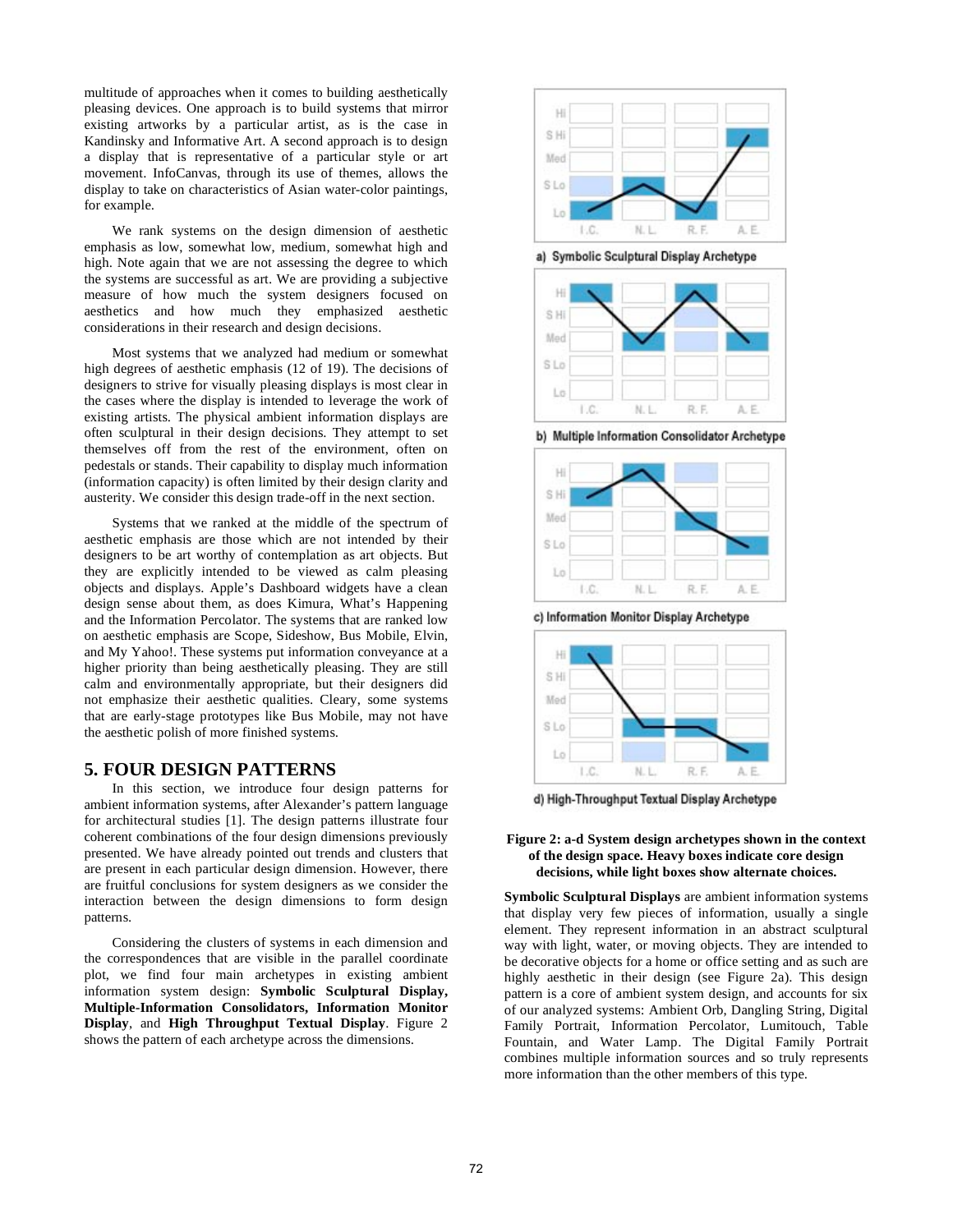**Multiple Information Consolidators** are ambient systems that display many individual pieces of information in a consolidated manner. They are typically screen-based in order to convey much information and make users aware of changes to that information (usually by blinking the visual representation of a certain element). They are reasonably aesthetically motivated, but all clearly demonstrate the trade-off between aesthetics and customization and information capacity (see Figure 2b). Systems which illustrate this design pattern are: Kandinsky, Kimura, InfoCanvas, Notification Collage, and What's Happening. Kandinsky departs from the other systems in that it is explicitly modeled on the fine art of Kandinsky, and as such is highly stylized and design-focused. It does so at the expense of flexibility, since it can only display photographs in its slots.

**Information Monitor Displays** are displays that are a peripheral part of a user's computer desktop. As such, they afford different interactions and design choices. They display multiple sources of information, and do so usually by visual metaphors. They are capable of notifying users in multiple ways about changes in the source data, including subtle awareness, interrupting, and even demanding user attention when necessary (i.e., requiring the user to switch focus to dismiss a notification). The systems achieve aesthetics, but their primary purpose is not good looks (see Figure 2c). Examples of this design archetype include: Scope, and Sideshow.

**High Throughput Textual Display** systems are those that use text and very simple graphics (icons) to denote information. They are capable of representing voluminous information, but do not draw attention with interruption-level notifications. These systems are not primarily as concerned with aesthetics as they are with information conveyance (see Figure 2d). These systems are simple but efficient for certain types of tasks. Examples of this design archetype are: Elvin, and My Yahoo!.

The four design archetypes cover nearly all of the analyzed systems, but do not cleanly categorize three systems. Apple's Dashboard system is most similar to a Multiple Information Consolidator. It fails being a pure example of this archetype because of its inability to alert users to changes in information – it requires users poll the system by calling up the transparent pane via a hot key. The Bus Mobile is an early stage prototype, and as such is not concerned with aesthetics to a large degree. With a higher degree of aesthetic emphasis, it might be closer to a Information Monitor Display (albeit a physical instead of screen-based system). Informative Art is quite unlike the four design archetypes. Informative Art has high aesthetic emphasis, but low information capacity (e.g. 5 or 6 city's weather forecast information). It is metaphorical and abstract in its information mapping fidelity.

#### **6. EXTENDING THE PATTERNS**

The four patterns for system design can help designers to make appropriate choices as they develop new ambient information systems. The design patterns can be used as models so a designer can decide to build "an *information monitor display* for a home health awareness application", or "a set of *symbolic sculptural displays* for work-group collaboration". Further, the designer may be depart from the pattern, by building up a system's range of possible *notification levels*, or by choosing to trade *aesthetics* for increased *information capacity*. However, our analysis also points at what has not yet been explored. The four design patterns show four coherent combinations, but they are not the only possibilities for building useful ambient systems. Combined with longer-term trends in the fields of Ambient Intelligence and Ubiquitous Computing, new archetypes for system design are emerging. We note possibilities here, which change both the dimensions and the four design patterns.

We do not expect the information capacity for ambient systems to increase by dramatically. Though scrolling or timedivided ambient systems (What's Happening, Elvin) can already display data elements numbering in the hundreds, simultaneous visual displays are usually limited to 25 or 30 elements by readability and user learnability. Ambient information systems will not turn into information visualization systems showing thousands of data points. However, contextual sets of information may be useful for ambient systems in specialized environments. Systems which display contextual sets of information like that of the Bus Mobile (all of the buses on a college campus) or Scope (email and calendar data) would increase the number of systems in the middle portion of this design dimension.

We also expect to see changes to the design dimension of representational flexibility. Designers have begun to explore the affordances of abstract and symbolic mappings between information sources and their representations. We see this continuing, with new systems focusing on personally relevant symbolic representations, and utilizing metaphors from the natural and built worlds. Another shift that we foresee is the designers creating systems where multiple information sources and aspects interact to affect a single part of the representation. This is apparent already in Digital Family Portrait where the size of the butterflies represents "activity," even though activity is not the reading from a single sensor, but it instead a reading from multiple sensors in a home. Informative Art also has aspects of this approach, changing both the color and dimensions of squares based on two different aspects of weather.

As regards aesthetic emphasis, we foresee a more radical change. We predict further exploration of the space of truly artistically motivated ambient information systems. These generative artworks use information from the world to drive their behavior and ask (and answer) art questions as well as technology questions. Though most of these works are outside the academy (they are shown in galleries instead of computer science conferences), Bolen and Mateas' *Office Plant #1* [4] is a sculpture that characterizes the mood of a user's email stream and conveys it via transformations of a robotic plant. These systems are going to create a new design space above the top tier that we depict in this work.

# **7. CONCLUSIONS**

In this work we synthesize a definition that distinguishes research in ambient information systems from that of notification systems and peripheral displays. We propose four design dimensions, rank systems to show clusters, and uncover four design patterns on which system developers may model their system designs. Future work will expand the four dimensions to include aspects of the social interaction and impact that system have on the behavior of individuals and groups.

In this work we point toward open areas in the design space, and we point to new design directions that may fill these gaps. Future work may also turn this taxonomy into an evaluation framework for ambient information systems.